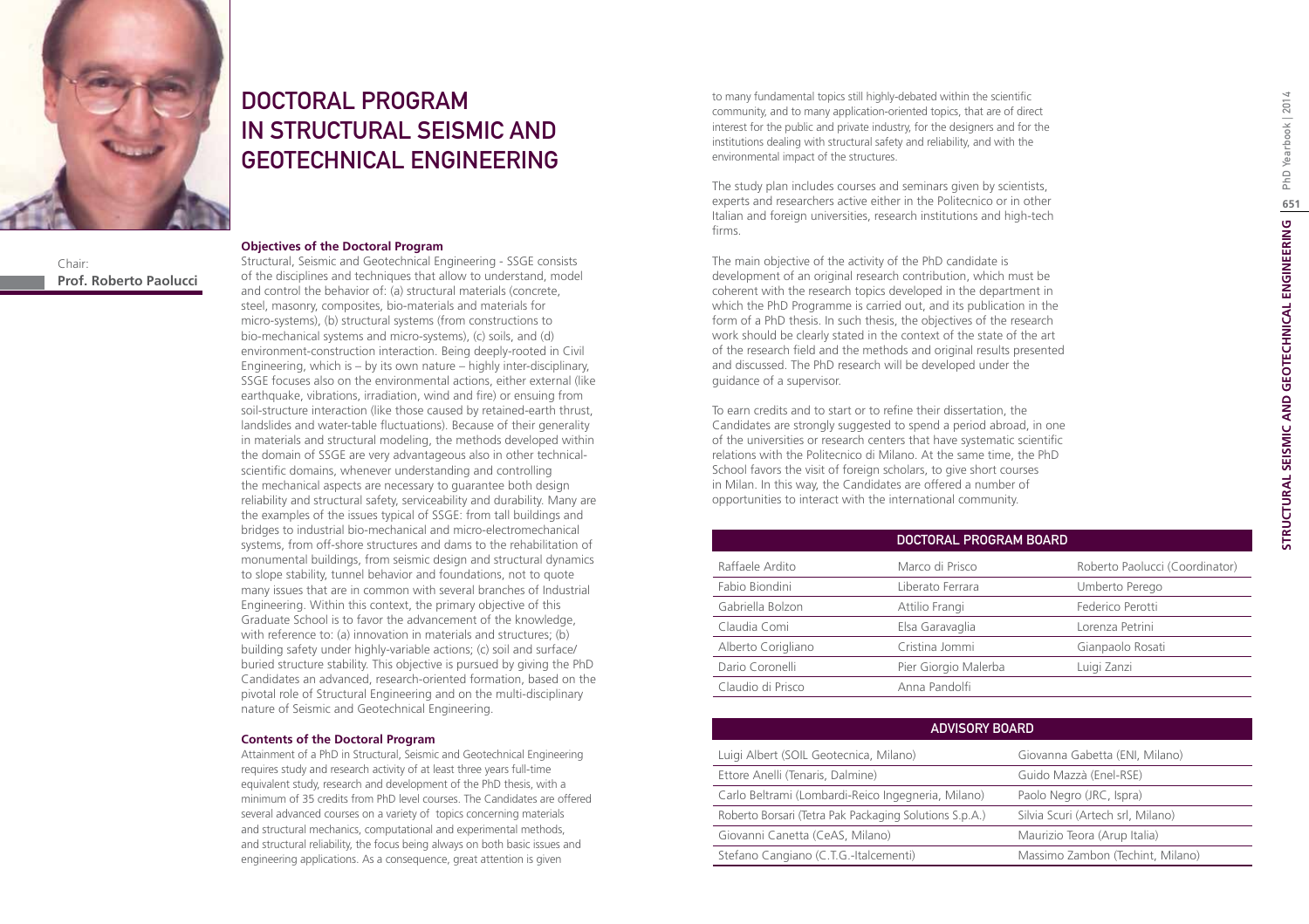# LIFETIME PERFORMANCE AND SEISMIC RESILIENCE OF CONCRETE STRUCTURES EXPOSED TO CORROSION

European and Italian design

## **Elena Camnasio -** Supervisor: **Prof. Fabio Biondini**

losses.

Structural systems suffer aging, fatigue and deterioration over lifetime. Depending on the environmental exposure, aggressive chemical attacks and other physical damage mechanisms affect the structural performance by altering the material and mechanical properties. The effects over time of these complex phenomena depend on both the type of damage process and the structural scheme. In fact, the local damage at element level is reflected at global level by a time-variant structural response under service loadings or accidental actions and others extreme events, such as earthquakes.

The evaluation of the condition of existing structures and infrastructures gained increasing attention over the past decade. Huge stocks of buildings, bridges, roads, railways, dams, ports and other construction facilities have been rated showing significant deterioration and structural deficiencies. Moreover, maintenance costs have a considerably high economic impact. For example, the ASCE's 2013 *Report Card for America's Infrastructure* assessed that an increased investment of about \$10 billion annually is needed to improve the condition of the nation's bridge network by repair interventions, without considering indirect economic

codes and standards recently included specific requirements related to the durability of reinforced concrete structures in the perspective of lifetime extension. In particular, requirements for concrete cover, water/cement ratio, minimum cement content, amount and type of cement, among others, are established depending on environmental exposure, in order to limit concrete degradation and steel corrosion. However, discards the interactions between the parts of the structure and the environment. Current codes limit the checking of strength requirements at local analysis, without explicitly considering for the interaction between the structural system, the load conditions and the environmental exposure. Actually, a durability failure may be a partial reason for mechanical failure. In this perspective, significant research advances have been accomplished recently in the fields of modeling, analysis and design of deteriorating Civil Engineering systems. These advances highlighted the need of incorporating life-cycle concepts in a global design approach to account for the effects of deterioration processes

on the overall structural

performance. Moreover, a reliable assessment of the performance of structures over time has to be carried out in probabilistic terms, because of the uncertainty in material and geometrical properties, in the physical models of the deterioration process, and in the mechanical and environmental stressors.

the current prescriptive approach deterioration and time-variant A reliable design combined to a proper maintenance planning may improve the long-term performance of structures under environmental loadings, thus reducing lifecycle costs. The importance of a performance-based design of new structures and the need of repair interventions of existing deteriorated structures are also emphasized by the recent growth of associations such as IABMAS (International Association of Bridge Maintenance and Safety, founded 1999) and IALCCE (International Association for Life-Cycle Civil Engineering, founded 2006). In particular, engineering interest has increased in the evaluation of safety and serviceability of reinforced concrete structures in earthquake-prone regions. Current time-invariant capacity criteria do not account for the increased vulnerability to seismic hazard of deteriorating structural systems, due to corrosionHowever, the progressive decay of the mechanical properties of corroded concrete members may lead at global level to a variation of the resisting hierarchy and to a shift in the failure mode. While the strength capacity is mainly related to the corrosion of the steel bars, the impacts on the overall stiffness and system ductility are associated with others mechanisms, such as a reduced confinement and bond deterioration between concrete and reinforcing steel. These considerations emphasize the importance of new generation design procedures in which the structural behavior is related to both the seismic intensity level and the environmental aggressiveness. A proper calibration of the design objectives and limit states should the actual functionality state of be planned in order to ensure suitable levels of performance and safety over the required structural lifetime. In particular, when aging and deterioration are considered, the evaluation of the system performance should account for additional probabilistic indicators aimed to provide a comprehensive description of the lifetime seismic resources. Due to their disruption potential for communities and infrastructures, earthquakes represent a dominant hazard. After catastrophic events, such as the Loma Prieta Earthquake in 1989 and the Northridge Earthquake in 1994, risk assessments and mitigation programs have been carried out in the attempt to reduce future losses and post-disasters recovery costs. Under these circumstances, the concept

induced damage of both concrete and reinforcing steel.

of seismic resilience emerged as the capability of a system, a community or a society, to withstand the effects of extreme events and to recover efficiently the original performance and functionality. Resilience of critical facilities, such as hospitals and infrastructure networks, has been investigated with reference to damage and disruption caused by seismic events. However, for structural systems damage could

also arise progressively in time due to environmental aggressiveness. Consequently, the functionality loss at the occurrence of a seismic event of same magnitude may vary over lifetime due to the timevariant structural functionality, thus implying a reduced system resilience. The time-evolution of structures exposed to corrosion should then be considered in order to effectively assess and possibly enhance the lifetime resilience.

In such context, this Thesis presents a probabilistic approach to lifetime assessment of seismic performance and resilience of concrete structures under corrosion considering the mutual interaction of seismic and environmental hazards. The proposed approach is based on a general methodology for the analysis of deteriorating structures over time. A review of criteria and methods for environmental damage modeling and life-cycle analysis of concrete structures is presented. Measures and indices for the evaluation of seismic damage are discussed in order to identify suitable performance indicators of the lifetime structural

behavior. The general approach for lifetime seismic reliability analysis under uncertainty is presented, as well as criteria and methods for a time-variant measure of the seismic resilience of deteriorating structures. The role of the environmental damage on seismic resilience is investigated by comparing the system functionality in the original state, in which the structure is intact, and in a perturbed state, in which a damage scenario is applied. The time-variant seismic capacity associated to different limit states, from damage limitation up to collapse, is assumed as functionality indicator, and seismic resilience is evaluated with respect to this indicator over the structural lifetime. The influence of recovery interventions and target functionality is also investigated by means of efficiency coefficients.

The effectiveness of the proposed procedure for the lifetime assessment of concrete structures is shown through applications, including a multistory frame and a continuous bridge. The results show that structures designed for the same functionality target may exhibit over time different seismic performance and resilience depending on the environmental exposure. This highlights the need of a life-cycle oriented seismic design approach and the importance of a lifetime resilience assessment in a perspective of risk mitigation.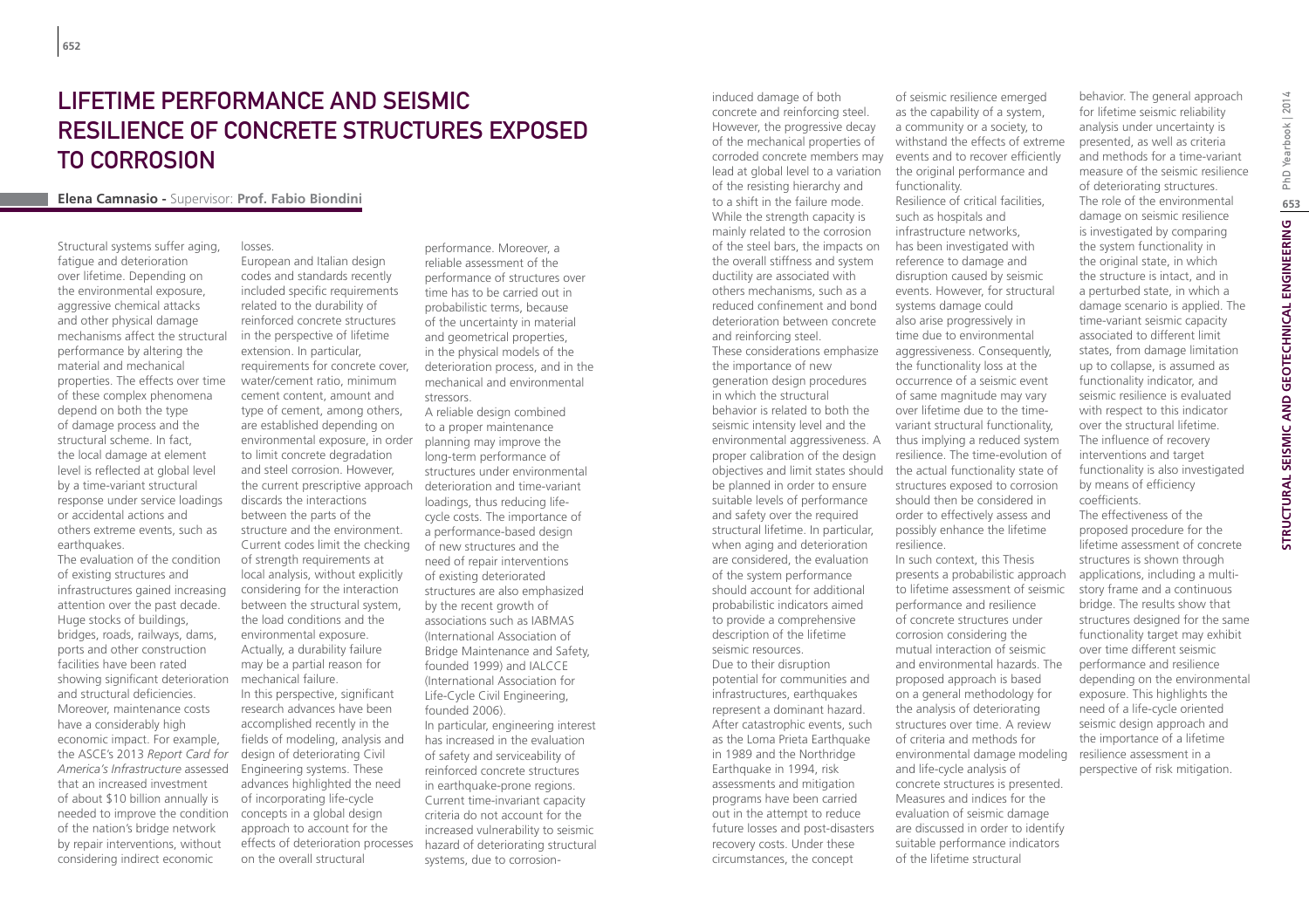## Non-Linear Soil-Foundation Interaction under Cyclic Loading

#### **Iman Farshchi -** Supervisor: **Dr. Andrea Galli & Prof. Francesco Calvetti**

Many cyclic loads of different nature may affect the civil and environmental structures, such as wind effect, seawave actions and earthquake. From the geotechnical point of view these extreme and complex loading paths can cause large irrecoverable and plastic deformation in the soil, which can cause damage to the structure or even its complete collapse. It is then evident the importance of studying effects of cyclic loads even in the case of post-yielding behavior for both soil and foundation, but empirical data are still far from sufficient, to develop a reliable interpolative numerical model. This thesis deals with soil-foundation interaction by considering both shallow and deep foundation under cyclic loads. The work is divided into three parts:

#### **1- Experimental works:**

This part has been performed by means of a small scale experimental set up capable of applying cyclic or monotonic, horizontal and vertical loads. The experimental works is sub-divided into three parts, referred to shallow foundation, shallow foundation plus piles and deep foundation interacting with a loos sand deposit. The tests were performed with the aims of (i) defining the failure condition of the system, (ii) describing the coupling between



**1. Comparison of the failure loci obtained analytically for different foundation configuration**

horizontal and vertical directions during monotonic tests, and (iii) analyzing the cyclic behavior of the system.

## **2- Mechanical Interpretation by Using the Macro-Element**:

A Soil-foundation interaction approach is employed by applying the macro-element concept. The original macroelement formula for shallow foundation was generalized for the case of shallow foundation plus piles and deep foundation, according to the best fitting to the experimental results (Figure 1). By studying the kinematic of the system, it was also quantified the non-associativeness of the flow rule.

A deep investigation on the response to several cyclic loading paths, combining vertical and horizontal loads, will be presented. In case of cyclic

symmetric tests, the shape of the cycles in the case of using deep foundation, illustrate sort of gap effect (Figure 2). This phenomenon in the granular materials is due to a volume of reduced stiffness zone around the pile lateral surface. The experimental results will be interpreted in particular in terms of the average stiffness and of the damped energy of each cycle, as well as the accumulation of permanent displacements during cycling. A clear increase in stiffness and decay in dissipated energy will be observed after applying number of cycles, and influence of the loading path and the type of the foundation has been studied.

**3- The numerical analysis:** For this purpose, the Distinct Element Method (*DEM*) has found to be a helpful numerical model for simulating the microstructure of

the geo-materials. This method provides a synthetic material that can be used to understand how the microstructure affects the macroscopic behavior. In this part the aim is to simulate the soil-foundation behavior quantitatively and qualitatively under the monotonic and cyclic loading. It could be observed that, although the numerical model shows a good qualitative performance (for instance ratcheting phenomena in cyclic tests), but elastic stiffness regarding to the numerical results was way too large. The interaction between the balls and the foundation had to be considered to overcome this problem. In fact the dominant factor is the ratio of the mean grain size of the balls to the characteristic size of the structure. If the size of the foundation itself compared with the size of the balls was large enough to have a sufficient number of balls in contact with the foundation, this problem can be progressively overcome. *DEM* simulations also provided clear overview of the failure mechanisms developed whithin the sand (Figure 3).



**2. Load-displacement curve for the cyclic symmetric test**



**3. PFC3D results (a) distribution of contact force for inclined loading (b) displacement increment for inclined loading**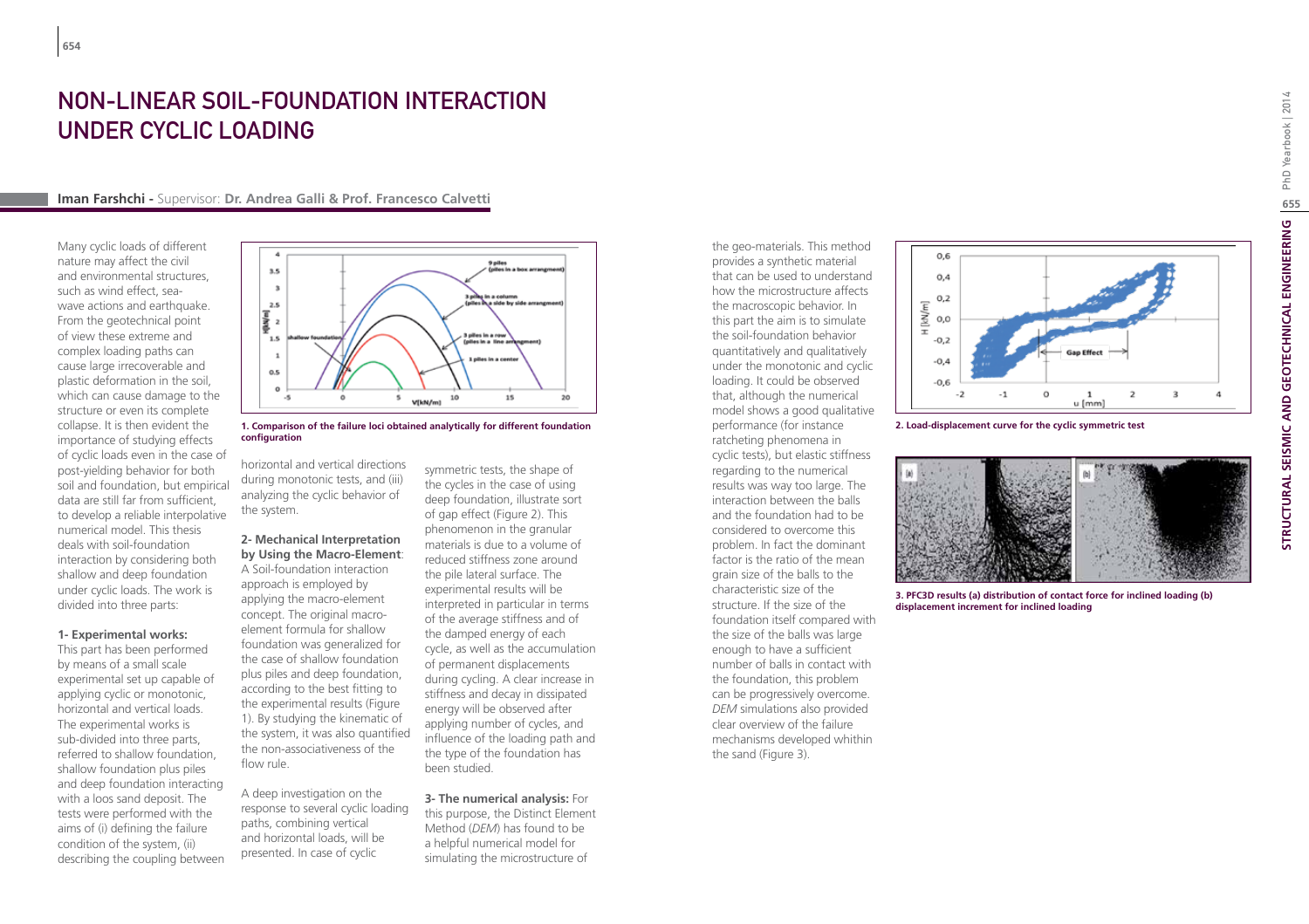# Reinforced Concrete in Fire: from Materials Behaviour to Spalling Sensitivity and Structural Modelling

## **Francesco Lo Monte -** Supervisors: **Pietro G. Gambarova, Roberto Felicetti**

The increasing use of High-Performance Concrete in many of the structures exposed to extreme environmental conditions (tunnels, off-shore platforms, Liquefied Natural Gas terminals, containment shells), and the need to repair/ strengthen many existing structures in order to meet the most recent code provisions or to increase their useful life (e.g. nuclear power plants), bring in new problems, which go beyond bring in higher pore pressures the excellent knowledge we have on the behavior of ordinary concrete in extreme conditions. In the specific case of high temperature, which also includes fire with its very high heating rates, at least two topics need to be further investigated: (a) concrete hot mechanical behavior, and (b) concrete spalling, which consists in the more or less explosive and extended expulsion of concrete pieces due to thermal stresses and vapor pressure in the pores. The second topic mainly concerns High-Performance Concretes. These cementitious materials, in fact, on the one hand have denser matrices (which ensure better durability and mechanical properties, at the cost of greater brittleness and sensitivity to high temperature), on the other hand justify the optimization of the mix design in terms of aggregates, fibers and other

constituents. High-Performance Concretes are definitely promising, but their behavior in fire denotes a greater sensitivity to heating, mostly because of their denser matrix. As a matter of fact, the ensuing lower porosity and - even more – the lower permeability are advantageous in ordinary environmental conditions (because concrete durability is improved), but due to water vaporization, because the release of vapor pressure is impaired by the lower permeability (so, making these concretes very sensitive to spalling).

Generally speaking, the study of R/C structures exposed to high temperature requires the solution of a hygro-thermomechanical problem with many facets: (a) concrete microstructure (porosity and permeability, water saturation and fluid transfer, all strictly related to the development of pore pressure); (b) concrete thermal properties (whose knowledge is instrumental in evaluating the in-time evolution of the thermal field in any structural member); and (c) the mechanical behavior of the materials (in compression and tension) and how it is affected by high temperature and pore pressure.

Dealing with a hygro-thermo-

mechanical problem as such, however, is no simple matter and often goes beyond the objective of structural engineering. Hence, a possible approach is to treat the thermo-mechanical problem separately from the hygrothermal problem. In this way, the first step is to investigate the hot mechanical response of the materials as such and within the structural context, neglecting the spalling phenomenon (i.e. the hygral problem); once the thermo-mechanical behavior is known, specific experimental and numerical studies make it possible to optimize the concrete mix design in order to limit or avoid spalling. Starting from the above mentioned issues, the present research project aims to contribute to the knowledge of cementitious materials and structures in three main directions:

- ∙ definition of a numerical procedure for the static analysis of R/C structures exposed to fire (thermomechanical problem), by using and comparing a number of constitutive models available in the literature, in order to numerically modeling full-scale tests on columns;
- ∙ development of an experimental method to assess concrete sensitivity to spalling, and evaluation of the pore pressure due to high

temperature;

∙ understanding of the influence of pore pressure on the hot tensile behavior of concrete, for different concrete grades and aggregate types, with/ without polymeric fibers. Concrete mechanical behavior at high temperature is made increasingly complex because of the nonlinearity induced by further temperaturerelated strain components, like the thermal creep and transient strains (which are mostly irreversible and occur only during the first heating). These temperature-related load-induced strains makes concrete response definitely less stiff, and bring in a relaxation of the self-stresses (which is generally advantageous) and an increase of secondorder effects (detrimental to members stability). These somewhat contradictory aspects require nonlinear structural analyses to be performed, but introducing properly concrete kinematic properties at high temperature is no easy matter, as experimentation to evaluate thermal creep and transient strains is rather complex. (For instance, transient tests with the temperature increasing under sustained loads are required). Hence, a thorough and critical study of the concrete affect concrete tensile behavior constitutive models available in the literature is mandatory, to check – through systematic applications to well-documented structural cases – the efficacy of each model and to understand whether certain parameters play a minor role and may be neglected, to simplify the models carried out on different classes or to identify the most effective model, as the best compromise in terms of fitting the test results

An ad hoc software has been developed by using Fortran and GID as Pre- and Post-Processors; fifty-five R/C columns tested in the laboratories of the Technical University of Braunschweig (39 tests; Hass, 1986) and of the University of Ghent (16 tests; Dotreppe et al., 1996) were modelled numerically, and the time to failure was calculated according to four models, taking into account second-order effects. The systematic study performed and documented in this project allows to clarify and understand (a) the relevance of the different approaches to model thermal creep and transient strains, implicitly or explicitly; and (b) the role of second-order effects. As already mentioned, the hygral problem (evaluation of pore pressure) is not introduced in this first step of analysis (so, spalling is neglected). Spalling phenomena, however, strongly affect the fire resistance of most structural members, because of the ensuing reduction of the cross sections and - in most cases - of the exposure of the reinforcement to the flames. However, in spite of the many studies performed in the last twenty years on spalling, to what extent pore pressure may is still not totally understood. To contribute to a better understanding of pore pressuretensile strength connection, an innovative technique has been developed at the Politecnico di Milano and two experimental investigations have been of concrete ( $f_c = 40$ , 60 and 90 MPa), with three types of aggregate (natural mixed/

and numerical handiness.

calcareous/basalt aggregate), with or without polymeric/ metallic fibers; one concrete mix and eleven concrete mixes were investigated in the first and in the second experimental campaign, respectively. Testing has been accompanied by numerical modeling in order to study the role of the thermal stresses (induced by the restrained thermal dilation). The first experimental campaign was focused on the optimization of the testing procedure, and on the roles of both thermal stresses and heating rates, while the second more comprehensive experimental campaign was aimed at understanding firstly how pore pressure may affect concrete behavior in tension and secondly what is the role (if any) of concrete grade, aggregate type, and fiber type and content. The experimental results give fresh - and largely new information on: (a) concrete tensile behavior, that is strongly affected by pore pressure; and (b) the role of aggregate type, as well as that of fiber type and content, on pore pressure, this role being substantial in modifying the interaction between pore pressure and concrete behavior in tension. This information is instrumental in understanding spalling phenomena, with the aim of giving cement producers, designers and contractors the tools necessary to improve the fire performance of R/C structures.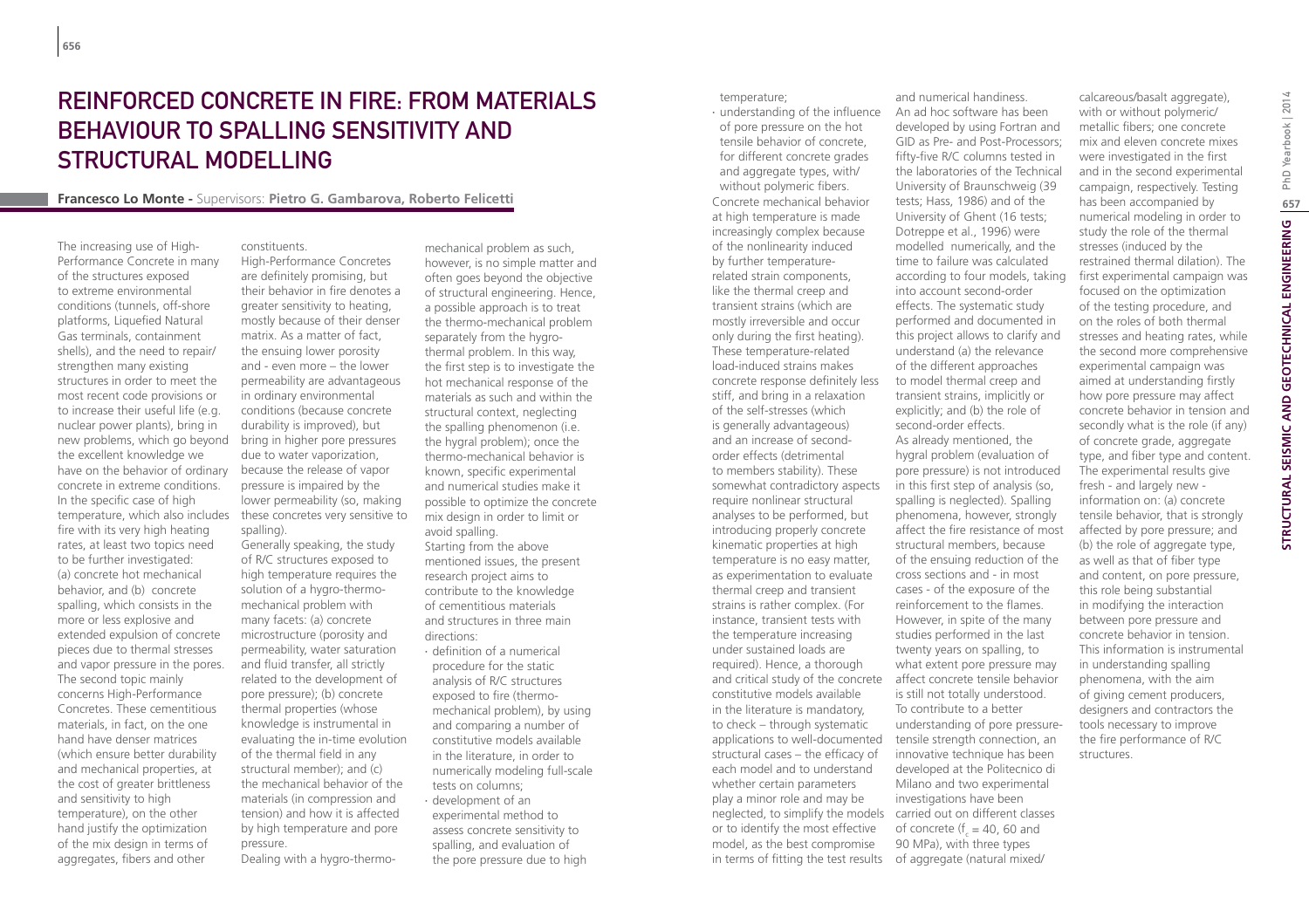# MECHANICS OF STRETCHABLE INTERCONNECTS for stretchable electronics devices

## **Riccardo Lucchini -** Supervisors: **Pasquale Vena**

In the PhD thesis, a research on the mechanics of stretchable electronic device has been carried out. Classical microelectronic systems are basically rigid or at best mechanically flexible, limiting the applications in different fields characterized by the request of conformable shape and by the ability to withstand large deformation. Stretchable electronics is the newest field of research within the topic of the large-area electronics, which has seen a growing interest over the last decade.

Stretchability is a mechanical feature, which is usually achieved by coupling micronsize electronic devices with a polymer-based stretchable substrate; electrical current is carried by interconnects which have to be stretchable as well. Stretchable electronics devices can undergo large and reversible deformation; given the intrinsic low compliance of the sensing electronic, the stretchability of the whole device is granted by the elastically deformed interconnects.

Several approaches have been developed with the purpose to realize elastically stretchable interconnects. Among others, conductive elastomers or polymer/metal and polymer/ CNT nanocomposites have been proposed. However, the electrical conductivities

achieved through the above approaches are often insufficient for electrical interconnects and still not comparable with that achieved through metal conductive lines. The use of metal films becomes straightforward with the development of co-planar patterned conductors: the conductive material is patterned onto an intrinsically elastic substrate (i.e. polymer) with a reliable design essential to keep the structural integrity during extreme deformations.

Since large strain are involved and reliability under cyclic loads can be a functional request, two main limits represents critical aspects in the stretchable electronics interconnects: i) the occurrence of interface failure phenomena in interconnects subjected to high deformation ii) the mechanical reliability of the metal line loads at the transitions between flexible (the rigid sensor islands) and stretchable parts (the interconnects).

The above two aspects have been studied in the present work at two different scale respectively through: i) 1µm thin aluminum interconnects deposited on 10µm stretchable polyimide substrate and ii) 17µm Copper interconnects embedded in 1mm Polydimethylsiloxane (PDMS) stretchable substrate.

## **Interface Failure**

Stretching-induced delamination, with the development of cohesive and adhesive fracture, is one of the major factors limiting the capability to achieve large deformation for a given interconnect. An ad hoc mechanical testing and suitable cohesive modeling have been developed. In particular, a micro-tensile testing with simultaneous imaging of the samples has been carried out by means of a suitably developed micro-tensile equipment. Optical and ESEM observations have been obtained during stretching of the interconnects. A quantitative study of the deformation mechanisms involving delamination and buckling of the metal conductive lines was achieved. The mechanical tests have been simulated through finite element modeling integrated with a cohesive approach able to explicitly account for the delamination phenomena. The submodeling technique has been also applied with the purpose to gain detailed information on small size area around the metal/polymer interface and to achieve a sufficient mesh refinement with reduced computational effort. A global model, able to represent the sample behavior exploiting periodic boundary conditions

displacement-based boundary conditions to local, and more refined, models focusing on the interface. The traction vector acting at the cohesive surface modeling the interface between the metal and polymer layers has been derived from the interfacial potential proposed by Xu and Needleman. The original formulation have been suitably modified in order to account for three-dimensional problems; furthermore, additional modifications has been introduced with the purpose to model a loadingunloading asymmetric response and to account for mixed-mode delamination. Shear and normal tractions components have been of the flex-stretch transition considered as functions of the normal and tangential opening. The cohesive mixedmode formulation yielded delamination morphologies observed in the experiments, thus establishing the importance of elongation. The stretchable of irreversible and coupled normal-tangential behavior, a comparison with the ESEM image is reported in figure 1. to be a suitable tool to predict the mechanical response of such a kind of metal/polymer interconnects and to identify the role played by the geometrical features. This makes the numerical model, developed

has been used to determine



**1. Comparison of the delamination, white areas, morphologies from ESEM experiments (on the left) and from the computational model(in the middle). A detailed view of the adopted mesh is also reported(on the right)**

in the present work, as a good candidate as a design tool.

#### **Mechanical Reliability**

which were consistent with that encapsulation have been studied The numerical model turned out the mechanical behavior of the In order to understand the effect on the mechanical reliability the cyclic behaviour of 17μm thick copper interconnections with four different geometries embedded in 1 mm PDMS with fatigue cyclic tests at 10% interconnections are composed of few meanders anchored between flexible regions. . Numerical models that simulate copper-based interconnects have been developed based on the submodeling technique, to focus the computational effort on the most critical regions of the metal lines. The fatigue life of all designs has

been evaluated and mutually compared on the basis of the accumulation of plastic strain. Mechanical characterization of the constituent materials have been carried out, at the real scale, by using the nanoindentation technique and micro-tensile tests for the copper and tensile tests for the PDMS.

A good correlation between the model and the experiments allowed to establish a fatigue life prediction by using the Coffin and Manson relationship between the accumulated plastic strain obtained through the models and the experimental meander life. On the basis of the above life prediction model, a new design has been proposed for a copper based interconnects which will exhibit a longer fatigue life.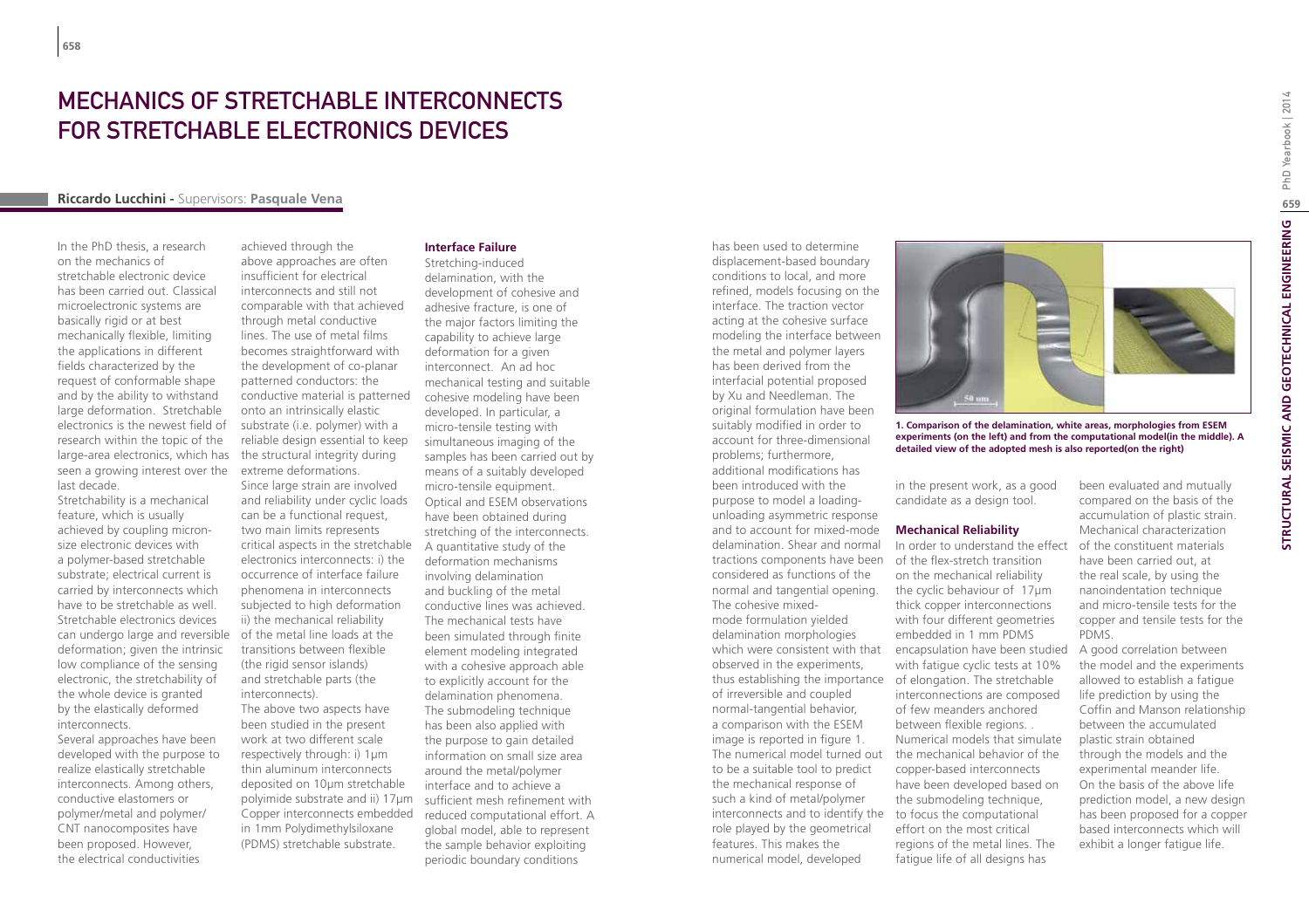# Behaviour of Coupling Beams Retrofitted WITH ADVANCED CEMENTITIOUS COMPOSITES: Experiments and Modelling

#### **Milot Muhaxheri -** Supervisor: **Marco di Prisco, Liberato Ferrara**

Fibre reinforced cement based composites due to their enhanced mechanical performance, mainly for their peculiar tensile behaviour, in recent decades have attracted a great attention among research and engineers community as a replacement of conventional concrete or as strengthening/ retrofitting solution in existing r/c structures. Usually the lateral resistance of medium and high rise buildings relies on r/c concrete core, which due to architectural restraints such as door or window opening their compact integrity is break down, resulting on structural division into singular shafts which usually are connected with deep beams so called coupling beams. In order to provide a good transfer a forces between the shafts these beams should be properly designed, which require a dense and complicated reinforcement arrangement. In this thesis it is explored the use of fibre reinforced cement based composites as upgrading/ retrofitting solution for the poorly designed coupling beams, namely the High Performance Cementitious Composite (HPFRCC) and Textile Reinforced Cementitious Composite (TRCC). This has involved a "multiscale" studies which started from material characterization and moved up to structural element and to the structural level.

In order to design the experimental test specimens reference has been made to the case of a shear wall containing a typical door opening 900 mm wide (equal to the length of the coupling beam) and 2.1 m high; this resulted (assuming the inter-storey height equal to 2.7 m) in a depth of coupling beam equal to 600 mm and hence in a span to depth ratio of 1.5. The coupling beam was perceived to be a "poorly designed" element; just satisfying the minimum reinforcement requirement prescribed by design codes for non seismic design situations. Previously calibrated numerical approach based on multi fibre Timoshenko beam element was used for estimation of load bearing capacity of coupling beams with different strengthening typologies. The experimental campaign performed involved tests on "non retrofitted" coupling beam specimens, through which it was possible to study the influence of the different resisting contributions (concrete tensile strength, longitudinal and transversal reinforcement), as well tests on retrofitted ones. Two retrofitting choices were pursued: with HPFRCC (6 specimens) and TRCC (2 specimens), tested both under monotonic and reversed cyclic displacements. In total 14 specimens were tested.

In order to have an insight into the results of the experimental results at member level a through characterization of the retrofitting material had also to be performed. A newly conceived test method known as Double Edge Wedge Splitting for the identification of material tensile behaviour of HPFRCC has been employed. Moreover the fracture toughness parameters were related to fibre density and orientation assessed both through nondestructive and destructive testing technique. Depending on the fibre orientation either a strain hardening or softening behaviour can be obtained. Constitutive laws were proposed in tension for both cases and have been implemented in "crush-crack" damage model. The same numerical model used for modelling DEWS specimens, has been then applied to model the behaviour of HPFRCC coupling beams under monotonic loading, making reference to the experimental campaign performed at University of Michigan on 4 individual coupling beams, cast with either conventional reinforced concrete or HPFRCCs and with different reinforcement arrangements. As a further step, an alternative modelling technique was

explored using a multi fibre Timoshenko beam element, which incorporates reliable description of unilateral effects of concrete cyclic behaviour, in which suitable assumptions resulting from the previous modelling phase were also incorporated. This approach has been then adopted to predict the cyclic behaviour of coupling beams made of or retrofitted with HPFRCCs and provided reliable description. Based on maximum load estimated the testing frame setup was designed as shown in (Figure 1). A testing setup also consisted of two jacks with maximum load capacity of 400 kN and stroke length of 200 mm, have been used to apply the load to the specimen. A hydraulic pump is used with a control panel directly connected to the jacks to generate the pressure in piston of the jack. The pump has two sets of inlet and outlet of the oil; for our purpose was sufficient only one valve. Through two extensions and four tubes it has been possible to create a closed loop of oil flow between the two jacks. This system allowed to effectively implement and apply to the specimen a cyclic loading path with two jacks counter acting each other, as illustrated in (Figure 1). A synopsis of the most significant results is provided





#### **1. Schematic representation of the testing setup**

with different strengthening/ retrofitting typologies, difference between the curve relative to the control coupling beam and the others has been remarkable, especially in terms of loadbearing capacity. From the coupling beam strengthened with HPFRCC it is obtained a load capacity of 199 kN, whereas for the case of repaired coupling beam with HPFRCC (under 1% monotonic pre damage) the maximum load recorded was 220 kN. The load capacity with respect to the control beam is respectively 2.27 and 2.5 times. In the coupling beams upgraded with TRCC a significant increase in load capacity is observed reaching 156 kN, 1.77 times higher with respect to the control coupling beam. Finally the results performed

#### **2. Comparison of the experimental evidences under monotonic loading considering different strengthening/ retrofitting techniques**

20<br>Dvift (men)

CB repared with HPFRCC

Citizensheimth HPPRCC

CB cognidad with TRCC

were employed to numerically asses the efficacy of coupling beams retrofitting on the structural performance of a shear wall. The efficiency of the HPFRCC retrofitting of a poorly designed coupling beam in recovering the same coupling action as a correctly designed one has been highlighted. The possibility of retrofitting coupling beam at selected lactations along the wall height with equal structural performance was also addressed through a numerical parametric study.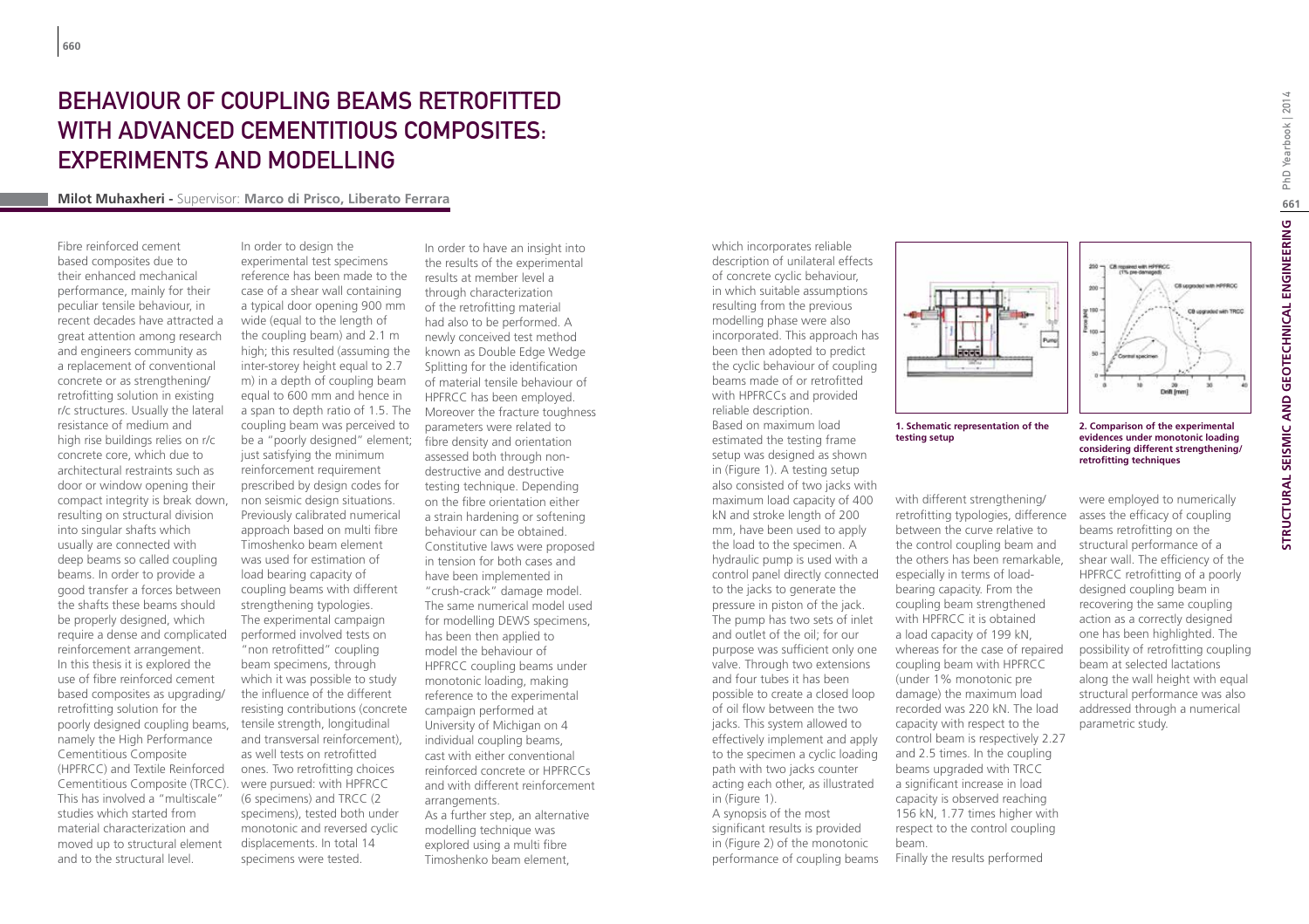# FORMABILITY OF A NON-CRIMP 3D ORTHOGONAL WEAVE E-GLASS COMPOSITE REINFORCEMENT

#### **Juan Francisco Pazmino Flores -** Supervisor: **Prof. Valter Carvelli, Prof. Stepan V. Lomov**

In this dissertation, the formability of a single layer E-glass non-crimp 3D orthogonal woven reinforcement, is experimentally and numerically investigated. The aim of this research is to study the deformability of the 3D woven reinforcement, in order to predict its behavior during shaping process; and to validate the obtained numerical simulations with experimental results.

The motivation that led my research to focus our attention on the formability of 3D composite reinforcements is the importance of experimental analyses and numerical simulations of draping process, to determine the conditions for a successful manufacturing of composite a preform. First the state-of-the-art in forming processes of textile reinforcements for composites is presented. The literature review includes a description of the experimental techniques currently used to study the deformation mechanisms involved during draping, as well as a summary of the experimental investigations and numerical simulations of forming performed on twoand three- dimensional textile reinforcements. Afterwards, the main features of the material studied in this dissertation are detailed. The production

process of the 3D fabric and the studies carried out from 2005 up to date on the non-crimp 3D woven reinforcement and composite, are illustrated. The central part of this work focuses on the experiments carried out to study the formability of the non-crimp 3D orthogonal weave E-glass composite reinforcement. The experimental campaign includes: (i) the mechanical characterization of the 3D fabric by uniaxial and biaxial tensile, bias extension, picture frame, bending, transverse compression, and transverse shear testing ; (ii) an investigation at the unit cell level of the internal deformed geometry of the reinforcement by X-ray micro-CT observations; (iii) measurements of the fabric thickness variation during shearing by laser registrations; and (iv) formability tests of the 3D reinforcement on two complex shapes, i.e. tetrahedral and double-dome. In addition, a comparison between two different digital image correlation software programs, namely VIC-3D and MatchID3D, used to measure the deformation during shaping processes of the reinforcement, is reported.

Finally, the results of finite element simulations obtained with the continuous hyperelastic constitutive model adopted

in this research are illustrated. The material model is described and validated by comparing the predicted mechanical behavior with experimental results. Tetrahedron and double-dome case studies are simulated and local deformations are compared with experiments. The obtained experimental results give an extensive knowledge on the mechanical behavior, internal deformed geometry and formability of the considered 3D composite reinforcement. Moreover, agreement between experimental results and numerical simulations for tetrahedron and double-dome draping processes demonstrated the capability of the adopted continuous hyperelastic constitutive model to predict the behavior of the non-crimp 3D orthogonal woven reinforcement during forming processes.

The Doctoral Thesis is carried out in a collaboration framework among Politecnico di Milano (Italy), Katholieke Universiteit Leuven (Belgium), and Institut National des Sciences Appliquées de Lyon (France). The material considered in this dissertation is produced and commercialized under trademark 3WEAVE ® by 3Tex Inc. (USA).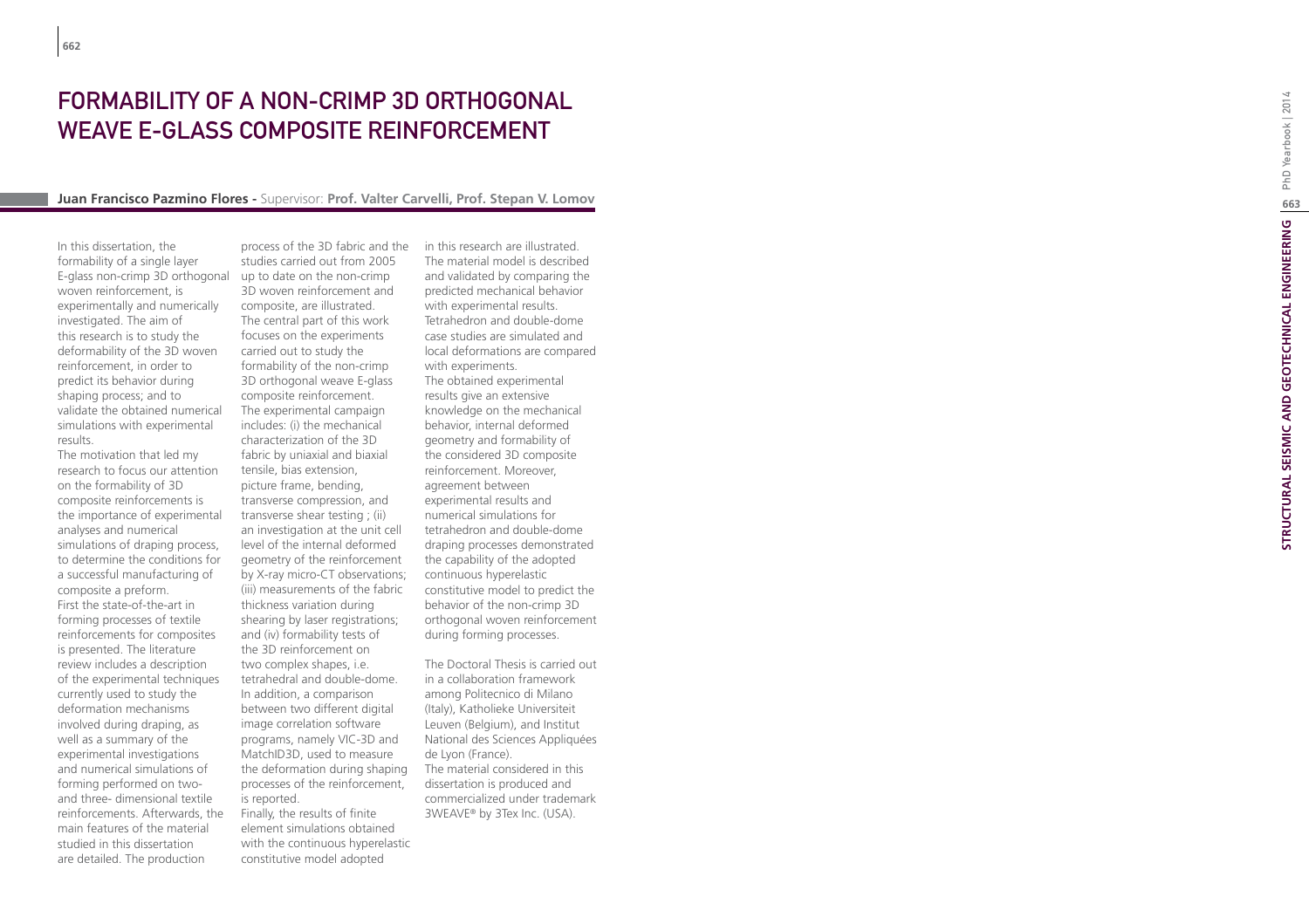# From Bidimensional towards Monodimensional Modeling of Sound and Damaged Reinforced Concrete Structures

**Manuel Quagliaroli -** Supervisor: **Prof. Pier Giorgio Malerba**



**1. Life steps of a bridge over the Po River, Italy.**

The majority of buildings and infrastructures, like bridges, has today reached more than an half of a century of age. In a research carried out for the Lombardia Region (Italy), in which the Author collaborate, the bridges that across the Po River have been inspected. The main result of such a research is that today, a lot of structures are reaching their ultimate lifetime. Damage scenarios, like corrosion due to chlorides, spalling of the concrete cover, reduction of area of reinforcing, are clearly evident. In some case, a repair intervention is already present, Fig. 1. Region ask questions such as: what about the future of these bridges? Are they safe? How much are they safe? And if they are not, what we can do? The answers to these

questions are not so simple as the questions are.

The phenomena involved in damage processes are not so clear and, in addition, not so certain due to dependability on aleatory quantities such as the humidity of the air, the chlorides content and so on. Hence, a robust assessment of concrete structures based on timevariant capacity that account for environmental hazards is needed.

The object of the thesis is to propose a methodology that can be applied in engineering practice in order to couple the structural analysis with the damage processes, and ables to adequately evaluate the time-evolution of the structural performances.

All the phenomena that characterize the mechanical behavior are dealt with. The thesis is identified by two big parts: (1) dedicated to the study of sound Reinforced Concrete structures. From bidimensional modeling, the objective is to move towards monodimensional modeling by including shear's effects; (2) dedicated to the study of the damage processes interesting Reinforced Concrete structures exposed to environmental hazard. In the first part, a new shearflexible beam column element has been proposed, in the second part all the corrosion effects interesting Reinforced Concrete structures have been modeled by a special evolutionary technique called Cellular Automata.



#### **2. Bending Stress of Tunnel Top-Position at the Mid-Span in Elastic and Inelastic Models under Earthquake**

The complete proposed methodology is illustrated in Fig. 2.

A wide set of applications confirm the soundness of both of theoretic proposals and of the algorithms used to reduce the problems to algebraic forms. The types of application stand out the effectiveness of the model in dealing with actual and complex structures.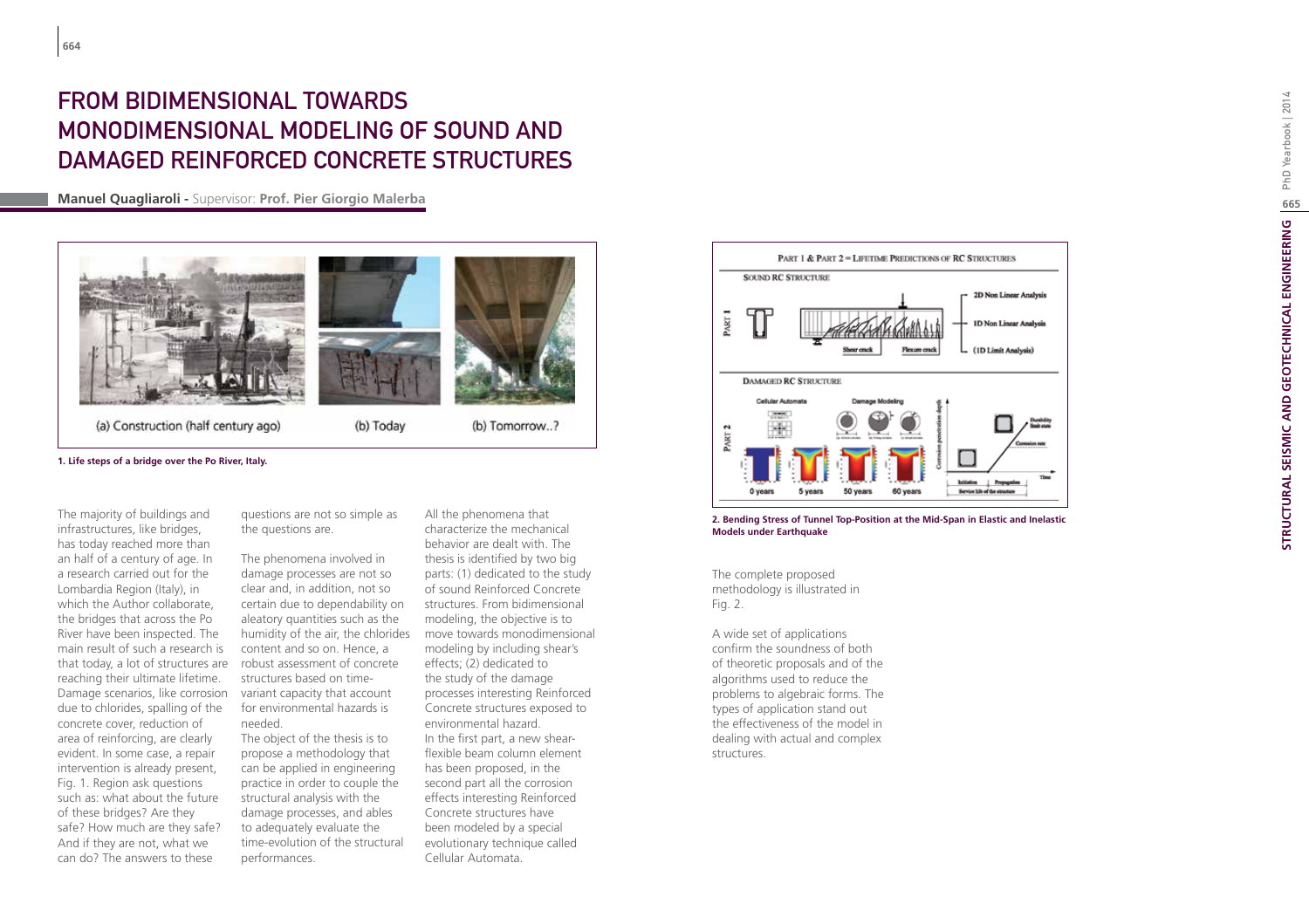# Intrinsic damage and spalling sensitivity of concrete subjected to high temperature

## **Chiara Rossino -** Supervisor: **Prof. Pietro G. Gambarova**

After a comprehensive analysis of the relevance of social and economical aspects related to the problem of concrete structures exposed to high temperature/fire (in the following: thermal actions, T. A.), a literature review is reported with the aim to introduce the state of the art on this subject. From this review, it arises that many efforts have been devoted to investigate the effect of T.A. on mechanical properties of concrete, as well as the chemo-physical reactions (C.F.R.) occurring in cement pastes. On the other hand, a relatively low number of studies have been focused on the relationships between the C.F.R. of the basic concrete constituents and the resulting concrete mechanical properties.

The knowledge of these relationships may result also in a useful tool for design appropriate concrete mixes able to resist to T.A. For this reason, an extensive collaboration between CTG-Italcementi Group and Politecnico di Milano (DICA) has been activated to perform a joint research project, with the main scope of investigating:

∙ the relationships between the intrinsic damage, due to C.F.R. and thermal incompatibility between cementitiuos matrix (C.M.) and aggregates, and the consequent mechanical properties;

∙ the thermo-mechanical damage deriving from vapour pressure build-up in concrete, attributable to the onset of temperature gradients with time and space.

The experimental part was performed on 11 concrete mixes (f<sub>cm,cube</sub>  $\geq$  45, 70, 95 MPa), formulated under the following restraints:

∙ same slump class (S5, according to EN 206) and type of cement (CEM I 42.5 R); ∙ same volume fraction of the cement paste. The following mix parameters

were considered: ∙ mineralogical nature of the aggregate;

∙ type of the fibers (polymer, either monofilament and fibrillated, and steel); ∙ fiber content.

## **Mechanical and microstructural characterization:**

the compressive strength, the secant elastic modulus (MES) and the spitting tensile strength were determined according to European Standards. The mechanical characterization was completed with the acquisition of constitutive law (σ-ε) in compression according to internal test method. The chemo-physical characterization was focused on both the chemical composition (by

X-Ray Diffraction -XRD- and Thermogravimetric Analysis -TGA) and the microstructure (by Mercury Intrusion Porosimetry -MIP- and Scanning Electron Microscopy -SEM). Maximum pressure build-up  $(P_{\mu})$  and temperature  $(T_{\text{lim}})$  at failure and the thermal diffusivity, both during monotonic heating, were evaluated as well, by using the specific test procedures developed by DICA.

#### **Thermal cycle:**

the concrete specimens were subjected to a single thermal cycle (TC) at different  $"$ reference $"$  temperatures (T  $= 105, 250, 500$  and 750°C). The residual properties were compared with those obtained at 20°C.

#### **Results:**

XRD indicates that two main thermal degradation processes take place: dehydration and decarbonation, both quantitatively assessed using TGA.

SEM observations allowed monitor the crack pattern evolution at increasing  $T_{\text{max}}$ . Cracking usually started at the aggregate-cement paste interface, propagated into C.M. and finally bridged the aggregates. In the case of basalt concrete (B), this evolution was strongly limited, even at  $T_{\text{max}} =$ 750°C, and only few thin cracks



**1. (a) Compressive strength vs. f<sub>a</sub>; (b) P<sub>lim</sub> vs. fp at 250°C; and (c) P<sub>lim</sub> vs. T<sub>lim</sub>.** 

were observed. In calcareous (C) and silico-calcareous (S) concretes, cracks were wider and more diffused; C concrete showed the worst behaviour. The MIP microstructural tests indicate that as  $T_{\text{max}}$  increases, the total porosity  $(f_p)$  increases and  $f_{cm,ol}$  exhibits a typical exponential decay (Tab.1(a));  $P_{\text{lim}}$  (vs.  $f_p$ ) behaves similarly  $(Tab.1(b))$ . The voids left free by polymer fibers (detectable by MIP) caused a dramatic decrease concrete is affected by very in  $P_{\text{lim}}$  above 500 $^{\circ}$ C. The results concerning the compressive strength and MES showed decay trends vs.  $T_{\text{max}}$ that confirmed values found by other Researchers. Thermal diffusivity data ranges B, S and C concretes; B showed the lowest.

#### **Discussion and conclusive remarks:**

the MIP results allowed to justify the exponential decay law by identifying a critical range of pore radius responsible for the sizable differences in  $P_{\text{in}}$  of mixes having almost the same  $f_{n}$ (after T.A.) but different  $f_{cm, cube}$ . Coupling MIP and SEM results allowed to identify the

appearance of microcracks, whose size is similar to that of macropores (>10um). From these observations, B concrete exhibited less microcracking compared with S and C ones, after T.C. This microstructural behavior was in some way reflected by the different post-peak behaviors of the σ-ε curves. In fact, MIP and SEM observations indicated that at  $T_{\text{max}} = 500^{\circ}$ C, B thin microcracks, this being associated with the steeper postpeak branch than in either S and C mixes ( $f_{cm,cube} \ge 70$  MPa).

Concerning spalling-related phenomena during monotonic heating, MIP results were used to determine the bound water released into the pore system and the moisture specific volume  $(V_{n})$ . In this way the pressure P values corresponding to the measured temperatures  $T_{\text{lim}}$ were identified in Clapeyron's plane  $(P-V_a)$ . A satisfactory agreement was found between the experimental values  $(P_{\text{max}})$  and  $T_{\text{m}}$ ) and those derivable from Clapeyron's plane (Tab.1(c)). Through this procedure, known

All the microstructural observations turned out to be instrumental in understanding the decay phenomena, describable by a generalized exponential law, and the mechanism that induce the pressure build-up in heatexposed concrete.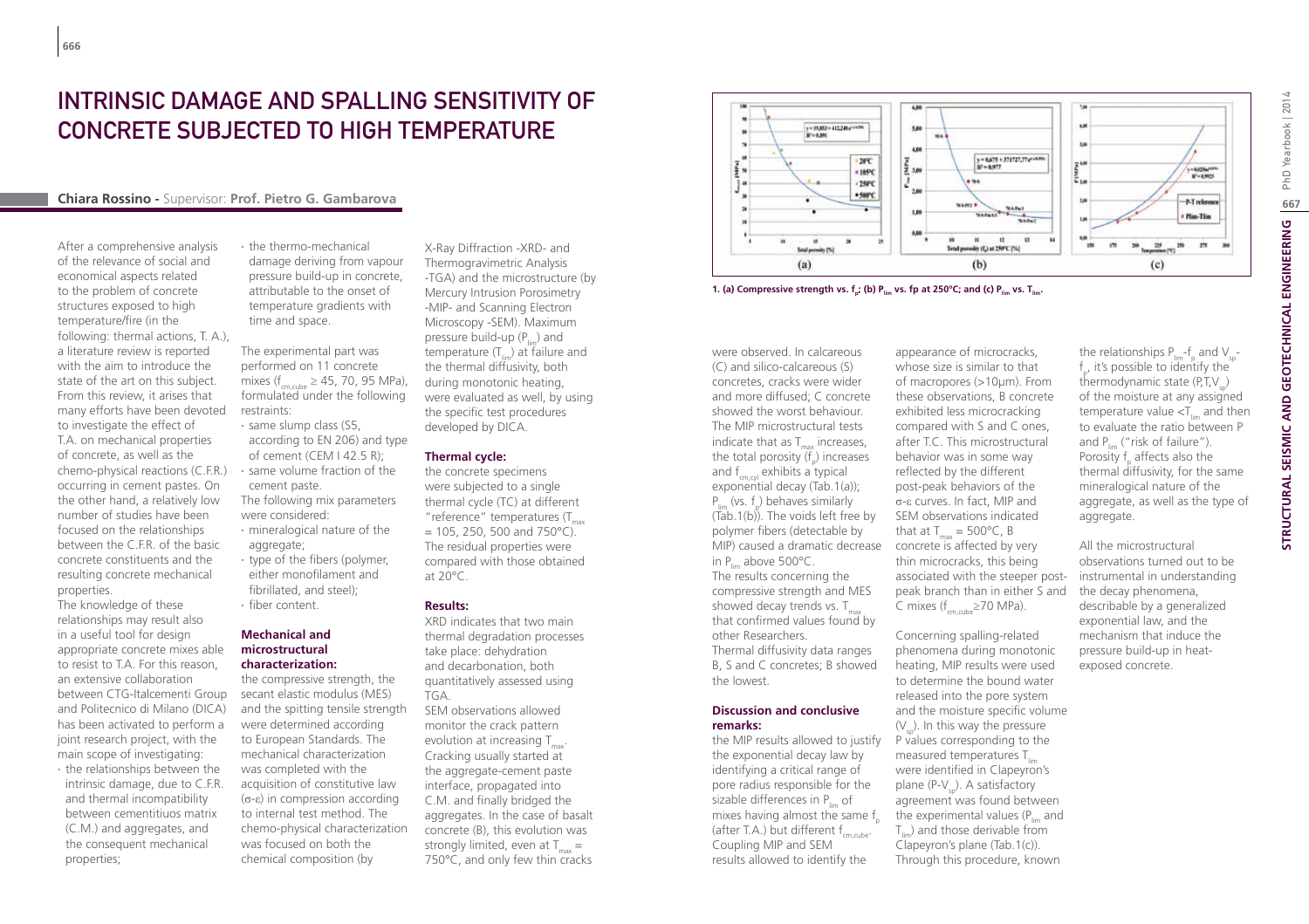# THE INFI UFNCE OF CARDIAC TRABECULAE ON ventricular mechanics

## **Marta Serrani -** Supervisor: **Prof.ssa M.L. Costantino**

#### **Introduction**

In the adult heart, cardiac trabeculae are cylindrical structures which cover the inner surfaces of both ventricles. They are characterized by an axial orientation of cardiac fibres and are arranged in a complex shape, preferably oriented along the ventricular apicobasal direction. The trabecular mass represents a significant percentage of the ventricular total mass; in healthy subjects, this percentage has been estimated to vary from 12 to 17% of the total ventricular muscular mass. Even if there is not a universally accepted criteria, a value of trabecular mass higher than 20% of ventricular mass is considered an index of pathology. In spite of this evidence, the literature lacks of quantitative information about the trabecular network architecture and the hypotheses about the possible functions of trabeculae are mainly just speculations. The aim of this work is to understand the influence of ventricular trabeculae on cardiac performances.

## **Methodology**

To understand the role of cardiac trabeculae on heart mechanics, a finite element model of the left ventricle was developed with Abaqus (Abaqus®, SIMULIA Corp.). In particular, the purpose

was to compare the ventricular behaviour in the presence or in the absence of the trabecular non-compact layer. Two different variable orientation across the geometries were implemented: a "smooth" and a trabeculated model. In both cases, the left ventricle was simplified as a truncated ellipsoid. To design the reference trabeculated geometry, the 15% of the total muscle mass was changed from compact layer to trabeculae at the endocardium. The trabeculae were described as cylindrical strands oriented along the ventricular axis direction, laying onto the endocardium (Fig.1).

Further, the trabeculae diameter, mass and orientation were changed in the trabeculated model to investigate the influence of these parameters on the model outcomes. For comparison purpose, the intra-ventricular volume and the total ventricular muscular mass were kept constant in all the models. Two major features were considered while modelling the cardiac tissue behaviour to obtain a realistic response: the peculiar myocytes arrangement in the ventricular wall and the constitutive relationship to simulate the myocardium mechanical behaviour. The ventricle is characterized by a complex three-dimensional helical architecture of the myocytes.

In fact, the left ventricular wall is composed of discrete layers of parallel myocytes with a ventricular wall: in the compact layer, the preferential fibres direction is about -80° near the epicardium, rotates to 0° at the midwall and reaches +80° at the endocardium with respect to circumferential direction; in the non-compact layer the fibres follow the trabecular axial direction. To replicate this fibre arrangement, a different orientation of fibres was assigned at every "sheet" which composes the compact part of the ventricular models using a custom algorithm. In the trabeculated model, the fibres were oriented axially in the trabeculae. About the mechanical modelling of the cardiac tissue, both the passive and the active material behaviour were implemented. The passive tissue response was modelled by an anisotropic hyperelastic constitutive law. The material parameters were optimized by fitting the physiologic pressure-volume relationship of the ventricle during the diastole. The muscle contraction was simulated by changing the material stiffness during the systole; this stiffening was obtained through a material parameters variation which follows the curve of force generated by a cardiac fibre

secondary to an intracellular calcium variation. Further, suitable boundary conditions were applied to the ventricular model. In particular, the boundary conditions included: kinematic constraints to avoid rigid motions of the structure; the implementation of a pre and an afterload circuit to model the presence of the atrium and of the systemic circulation respectively. About the kinematic **1. Smooth (left) and trabeculated <b>2. Ventricular PV loops.** boundary conditions, all the displacements of the ventricular base were prevented, while the pre and afterload circuit consist of adequate lumped parameters circuits. The preload circuit is a resistance placed between a node representing the left atrium and the ventricle, while the afterload is represented by a RCR circuit. The presence of a fluid at a uniform pressure in the ventricle and the lumped parameters circuits were implemented using hydrostatic fluid elements.

#### **Discussions**

The simulation results show a significant difference in the ventricular hemodynamic if the trabeculae are present. The trabeculated model is characterized by an higher compliance with respect to the "smooth" model. As a result, the ventricular cardiac output at 75 bpm is 5 l/min for the trabeculated ventricle and 4 l/



**(right) ventricle.**

min for the smooth ventricle (Fig.2).

Besides, the end-diastolic volume and the stroke volume increase with the trabecular mass, while an influence of the trabeculae diameter on the fibre stress distribution was found. The ventricular filling is a fundamental parameter in heart functioning; more than the 50% of the patients suffering of heart failure symptoms show a normal ejection fraction and are referred to as diastolic heart failure patients. Moreover, diastolic dysfunctions can be recognized also in patients with systolic heart failure. In this context, the trabeculae can play a fundamental role, since they significantly contribute to the achievement of a physiologic end-diastolic volume and, consequently, a physiologic cardiac output.

100 120

**Industry India** 

 $120$ 

 $\begin{array}{c} \mathbf{1}_{\mathbf{1}} \\ \mathbf{1}_{\mathbf{1}} \\ \mathbf{1}_{\mathbf{1}} \end{array}$  $\frac{1}{2}$  as

Moreover, a possible influence of the trabeculated layer on ventricular energetic was found by analysing the ventricular efficiency. The latter is defined as the ratio between the ventricular work and the myocardial oxygen consumption. Even if a standard method to assess the cardiac oxygen uptake doesn't exist yet, a correlation between the cardiac frequency and the ventricular oxygen consumption was found in the literature. Thus, since the trabeculated model is able to guarantee a physiologic cardiac output at lower heart rate with respect to the smooth model, suggest further studies to investigate a possible enhanced ventricular efficiency determined by the presence of trabeculae at the endocardium are suggested by these results.

Traboculated

 $\overline{100}$ 

**Regional**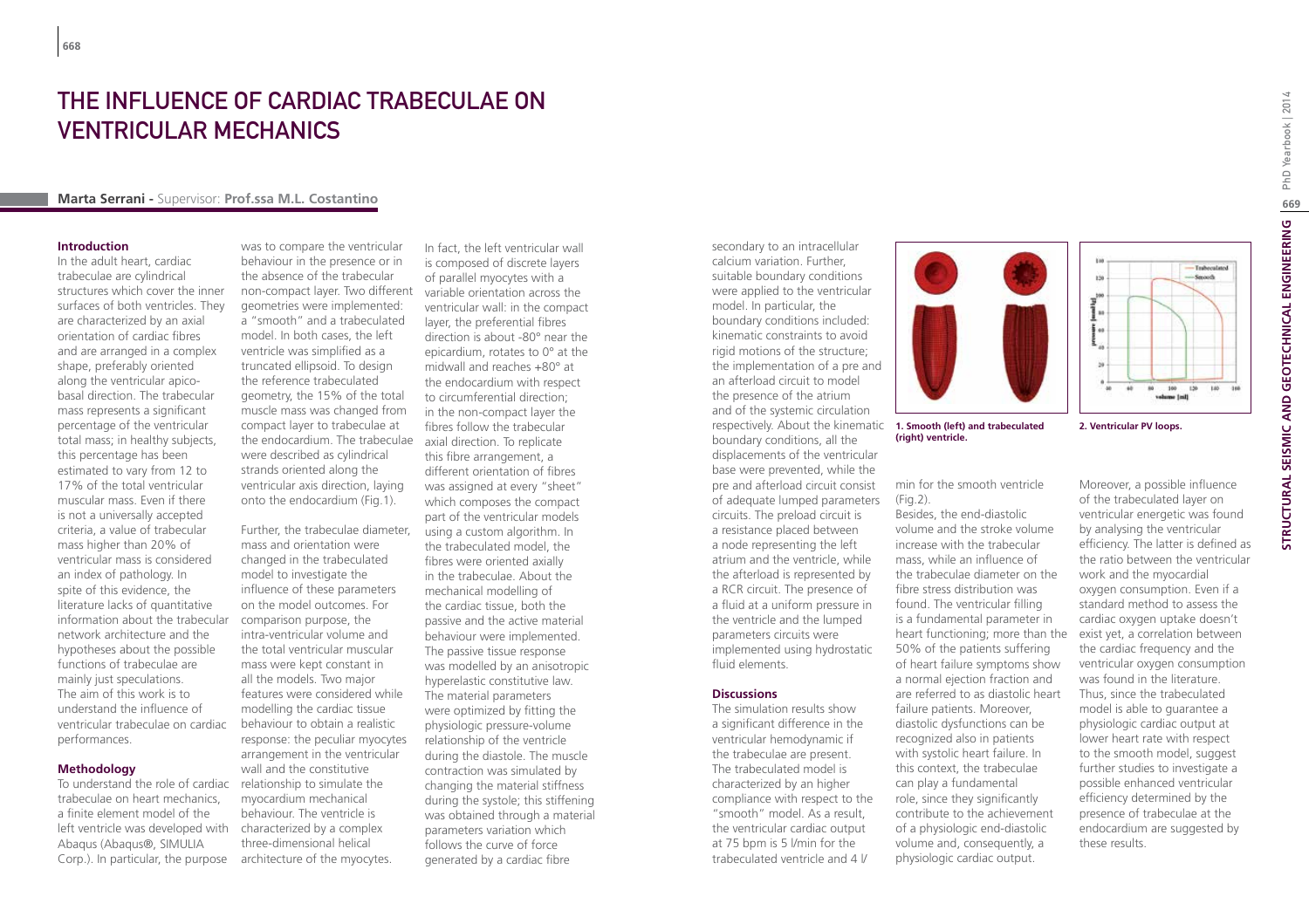## Optical Mechanical and Biochemical characterization of trabecular bone

#### **Grazia Spatafora -** Supervisors: **Prof. Federica Boschetti**

Bone is a very complex tissue; changes in composition and properties from molecular scale to organ level arise from the complexity of its structure. Age and pathological conditions influence bone response both mechanically and optically. The most common bone pathology is osteoporosis. Several treatments are available for osteoporosis, but no reliable methods are available to diagnose it at the early stage. The research is moving towards the development of new techniques able to noninvasively assess the conditions of bone and to detect changes in composition and/or structure in the very early phase of the pathology development. The knowledge of opticmechanical correlation will be used to increase our understanding of the roles of components in the mechanical characteristics and to develop a non-invasive diagnostic tool for early detection of lesions and/or pathological conditions. The present work aims at providing novel information about optic, biochemical and mechanical properties of trabecular bone, with a special goal to increase our knowledge of the capability of diffuse optical spectroscopy (DOS) to characterize. Pathological human (56 samples from 12 patients who

underwent arthoplasty of the hip) and healthy bovine femoral bone samples (10 samples from 5 healthy animals) are analyzed using several techniques. Optical properties are evaluated using Raman spectroscopy, DOS and µCT acquisitions. Briefly, Raman spectroscopy returns information about the bone composition in terms of mineralization and cristallinity, estimating the relative content of organic and inorganic parts in the bone matrix; μCT images completely characterize bone structure using typical morphometric parameters and permit the reconstruction of a virtual 3D model of each sample and DOS returns information about both of the composition and the structure at the mesoscale. DOS works in near infrared range in which scattering events dominated the optical response of the tissue and, consequently, the main advance of DOS is its capability to penetrate the tissue of several centimeters. Experimental measurements are combined with mathematical model able to describe the transport of the light in the tissue and to increase the sensitivity of the system improving its capability in the detection of alterations. The combination of experimental measurements with a mathematical model

permits to measure the bulk absorption  $(\mu a)$  and the reduced scattering (µs') properties. When the light is injected in the tissue only a small part is reflected off the surface, photons tend to propagate randomly inside the tissue and they may be absorbed or scattered. Basically, DOS returns a macroscopic average of absorption and scattering properties that are an indication of quantitative and qualitative composition and structure of every material tested. Mechanical properties of trabecular bone are dependent on the amount of matrix, its composition and structure. Pathological conditions change these characteristics and, consequently, the mechanical response. Mechanical behavior is derived from unconfined compression and nanoindentation tests and direct permeability measurements. The mechanical behavior is further investigated by linking nanoscale to mesoscale mechanical properties through sample specific finite element models. Patients' specific geometries are obtained from the µCT images and imported in a model able to reproduce the experimental unconfined compression tests to assess an average value of the trabecular stiffness.

Information about the amount

of collagen indirectly evaluated thanks to DOS is compared with results from biochemical tests. The procedure adopted is resumed in figure 1. Lastly, all the data from are compared to determine correlations among the different methodologies, emphasizing the possibility of using DOS information to gather mechanical and biochemical parameters.

This work confirms the connection of mechanical properties with composition and structure evaluated with several techniques. In particular, DOS absorption and scattering spectra give an overview of the mechanical response and return the tissue composition. The most interesting correlations found are between index a, used to fit the reduced scattering coefficient, and yield and ultimate stresses are statistically significant (figure 2).

In conclusion, the present work provides a complete characterization of trabecular bone from femur and test the capability of DOS for the bone quality evaluation. DOS demonstrate its capability to define the composition and structure of the bone tissue and to use such information to early diagnose osteoporosis at mesoscale. Several correlations are investigated and connected



**1. Chronological development of the study: text boxes with red lines describe the samples preparation, green borders the optical techniques, yellow borders the mechanical testing and blue ones the biochemical analysis.**





parameters from DOS system to the mechanical behavior detect bone pathologies.

and compositional information are confirmed by biochemical analysis. Therefore, this study is the first step in the elaboration of a new method to characterize

bone tissue and opens the prospective of the development of a device that will permit a non-invasive analysis to early